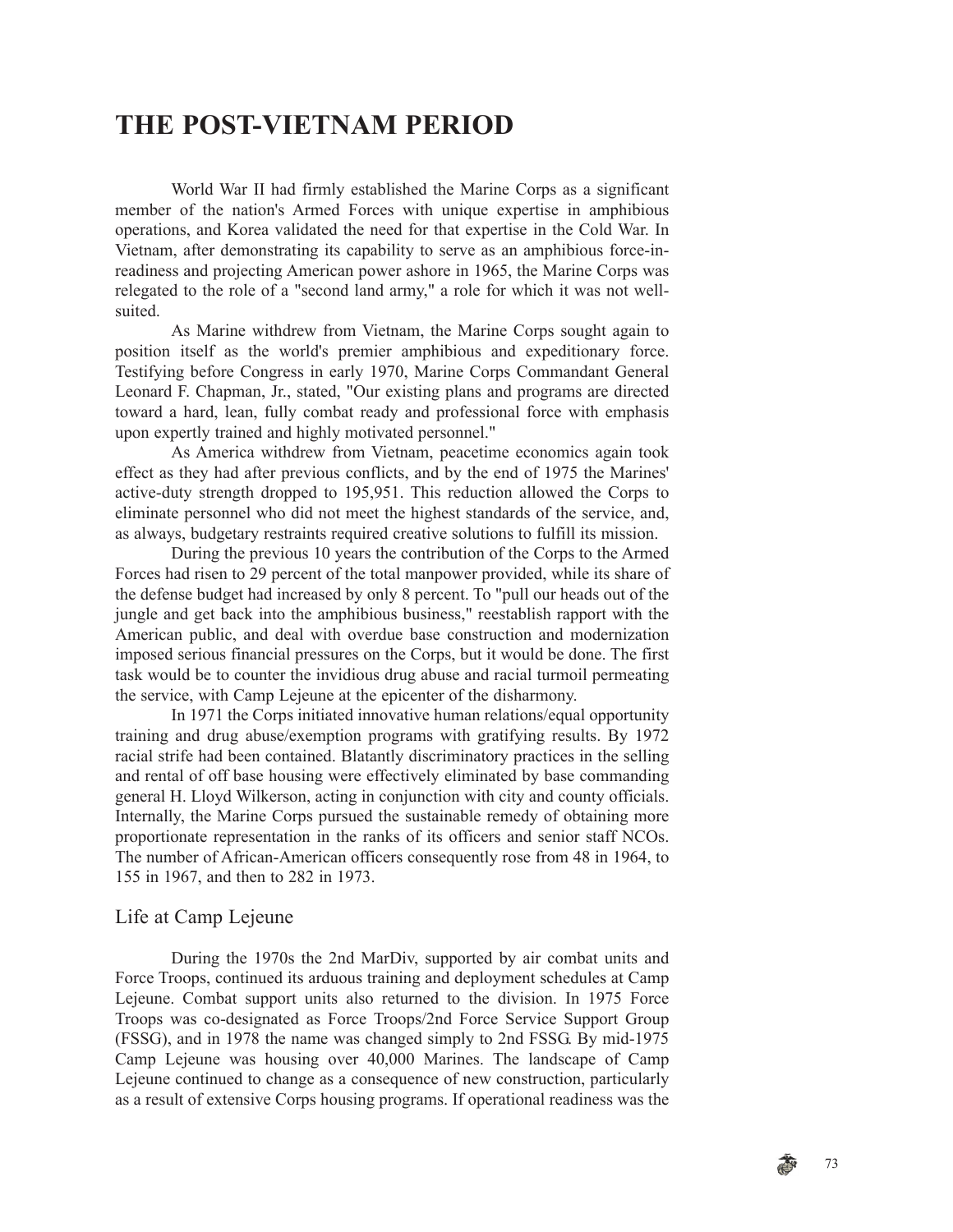first priority of the Marine Corps, enhancing the "quality of life" of Marines and their families was a close second.

The draft was discontinued in 1972, and with the "All-Volunteer Force" concept embraced by the Department of Defense, quality of life improvements were essential to acquire and retain the desired number of top-notch Marines. New construction of family housing and improved bachelor accommodations were part of the solution. Watkins Village, dedicated in honor of Medal of Honor winner Staff Sergeant Lewis G. Watkins, was opened on 5 August 1977 adjacent to Berkeley Manor, adding 250 townhouse-style quarters to the base's 4,205 family units. There had been a reduction in the number of family units at the base because many of the substandard trailers were phased out. And, following the example of French Creek in 1968, 31 new, motel- style Bachelor Enlisted Quarters (BEQs) with one- to three-man rooms sprang up around the base during the 1970s at Courthouse Bay and in the regimental areas and the Industrial Area at Hadnot Point, MCAS(H), with additional units at French Creek.

Significant military pay raises were enacted to make the all-volunteer military more attractive and survivable, especially for the lower pay grades, which enjoyed spectacular raises of almost 400 percent. This newfound affluence had several immediate effects on the base and surrounding communities. Young Marines could now afford a car and a family and live off base, reducing the need for quarters on base.

Increased mobility brought more money to local merchants and more vehicles to Camp Lejeune. By 1976 there were more Marines and more cars on base than ever before. Over 40,000 Marines were assigned to the base, along with 32,000 dependents, 4,000 civilian workers, and 10,000 retired Marines. Of the 60,000 vehicles that came on base, 45,206 were privately registered and 3,500 were government vehicles. About 85 percent of the base's population had cars. Compared to the 1940s, when the Commanding Officer, Executive Officer, and First Sergeant might have vehicles, or about three vehicles per 200 Marines, in the late 1970s there were 170 vehicles for every 200 Marines and one million vehicles were passing through the base's gates in a week's time. Traffic became so untenable at the main gate that the state constructed a State Route 24 overpass in February 1975. This in turn required that 30 buildings at Midway Park, accounting for 40 units of housing, be relocated to the eastern part of the project, the section of the development formerly known as "Dog Patch."

Other inducements to recruit and retain volunteers and enhance the quality of life at Camp Lejeune seemed almost trivial but were effective. For example, soft drinks were made available in mess halls, waitresses were hired for enlisted clubs, and motorcycles were permitted aboard the base. In 1973 the base also began to hire civilian attendants to replace Marines on mess duty.

### **Training**

In November 1972 ITR at both Camp Lejeune and San Diego were reduced to Infantry Training Detachments after Congress questioned why it required more time to train a Marine than enlisted personnel in the other services. Less than a year earlier Camp Lejeune had completed the construction of 16 new open squadbay barracks, arranged in quadrangles of four barracks each, for the trainees. Infantry training was consequently placed in the eighth week of the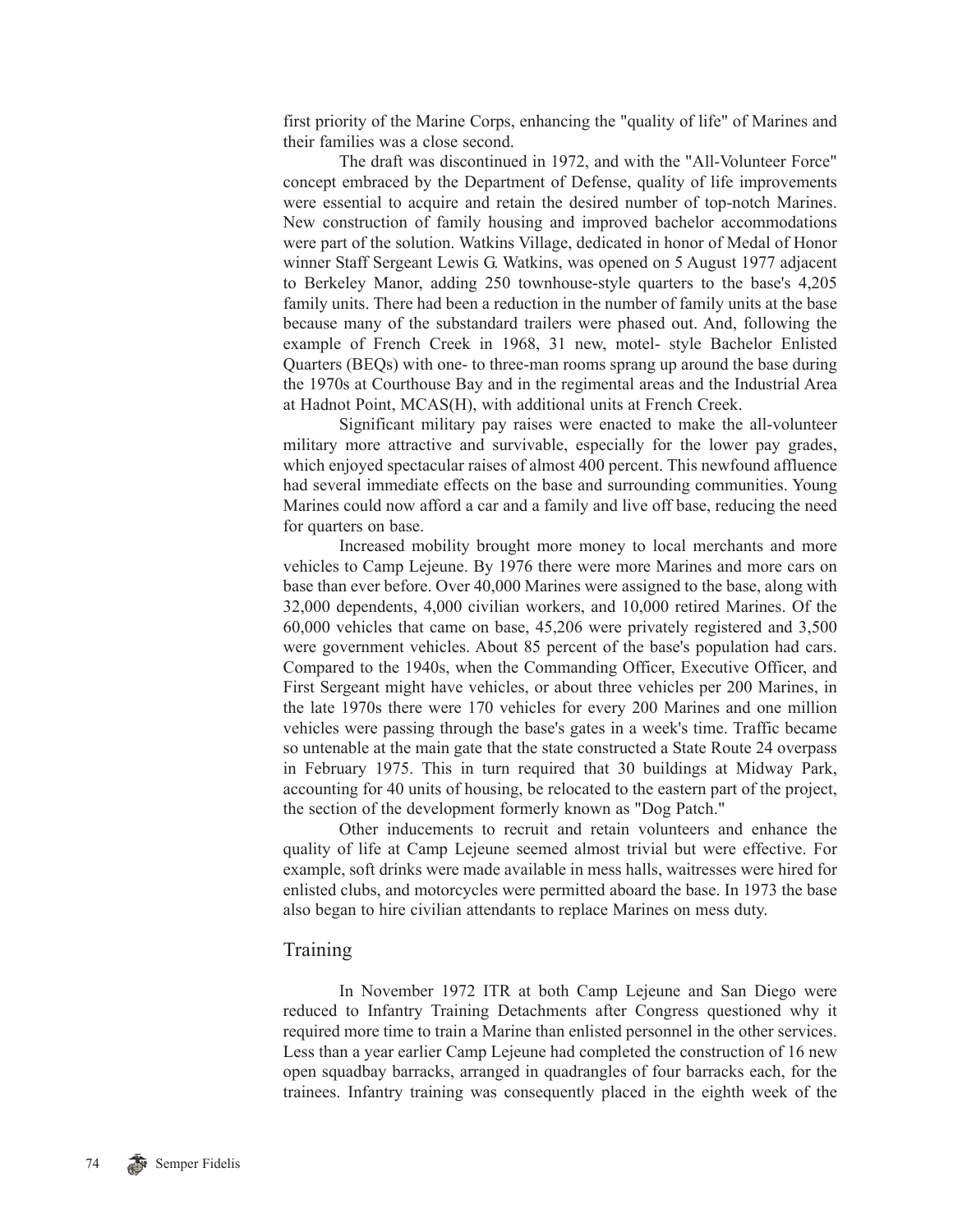recruit depots' syllabi and also conducted in the joining units. In August 1978, however, the ITRs were reactivated as Infantry Training Schools (ITS).

On 19 April 1974 Montford Point Camp, the previous location of the Marines' only boot camp for African-American Marines and then home to MCSSS, was rededicated as Camp Johnson. The camp was named in honor of Sergeant Major Gilbert H. "Hashmark" Johnson, who had been one of the original Montford Point Marines and who had served as a guiding force in the successful integration of the Marine Corps.

## MCAS New River

In 1972 MCAS New River was named McCutcheon Field in honor of General Keith B. McCutcheon, who is considered to be the father of Marine Corps helicopter aviation. The helicopter designation remained in force until 1 June 1985. Also in 1972, HMTG-40, which had been formed at the air station in 1969, was deactivated and reborn as MAG-29. MAG-29 joined with MAG-26 to provide direct helicopter support to II MEF. Both groups retained tenant status at New River as components of the 2nd MAW. By 1975 MCAS New River, which at the time was the third busiest air station in the Marine Corps, had become home to eight helicopter squadrons; HMT-204; VMO-1, a fixed-wing observation squadron, which flew OV-10 Broncos; a traffic control unit; four H&MS and MABS squadrons; and the station's Headquarters and Headquarters Squadron. During the height of the Vietnam War these 16 aviation units, consisting of 5,000 Marines, were involved in over 10,000 aircraft training landings a month at New River.

#### Life in Jacksonville

During the late 1970s Jacksonville, advertising itself as "The City on the Go," maintained its improved prosperity, primarily because of its proximity to Camp Lejeune, which was the largest regional industry and provided about onefourth of the county's total economic activity. The city's economic center crept slowly eastward toward the base. By 1980 the city's population was 23,068.

Not all economic growth was welcomed, however, at least not by base officials and those of the city and county. Court Street's notorious adult business area flourished and expanded, profiting from its increased accessibility and the newfound wealth of its Marine customers, and inevitably attracting a criminal element that soon made the area the focus of prostitution, robberies, and assaults. The "Second Front," a commercial strip that had developed during Camp Lejeune's early years, reawakened across from Camp Geiger to provide the same attractions and share in Court Street's prosperity. Efforts to control, or at least contain, Court Street's infamy by creating an adult business "combat zone" there in 1982 proved of little value. Finally the city banished adult businesses to the county in the 1980s, to the benefit and appreciation of the Second Front, which enjoyed its success until the drinking age was raised to 21 in 1986. The Second Front lingered until the North Carolina Department of Transportation began buying the inclusive properties for construction of the State Route 24/U.S. Route 17 bypass, which was started in 1998.